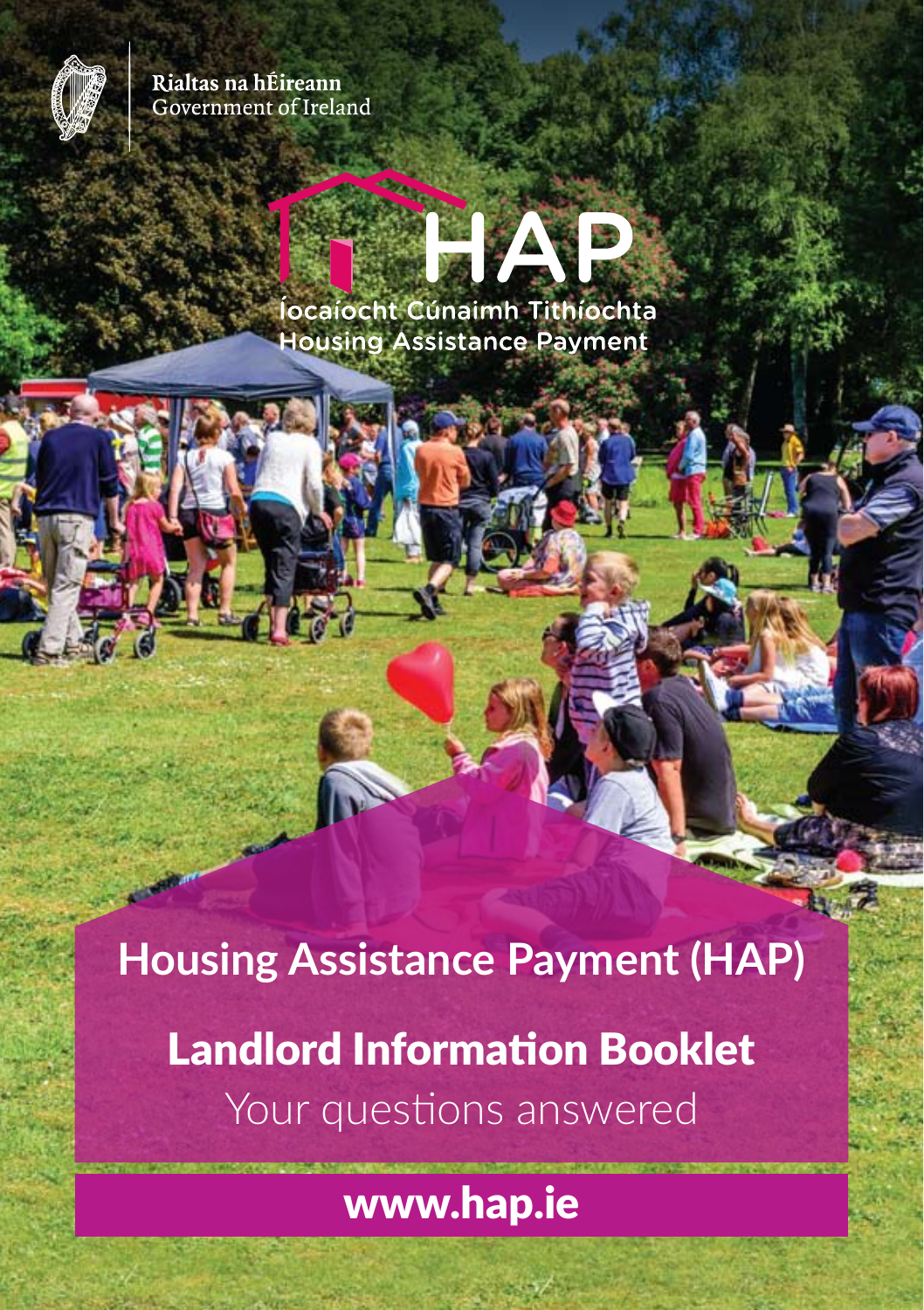

### **Table of Contents**

#### About this booklet



 $(8)$  Can HAP payments be suspended or stopped?

 9 How does the changeover from Rent Supplement to HAP payments work?

10 Where can I find more information?

### **About this booklet**

This booklet aims to answer questions that you, as a landlord (or an agent acting on behalf of a landlord), might have about the Housing Assistance Payment (HAP) scheme.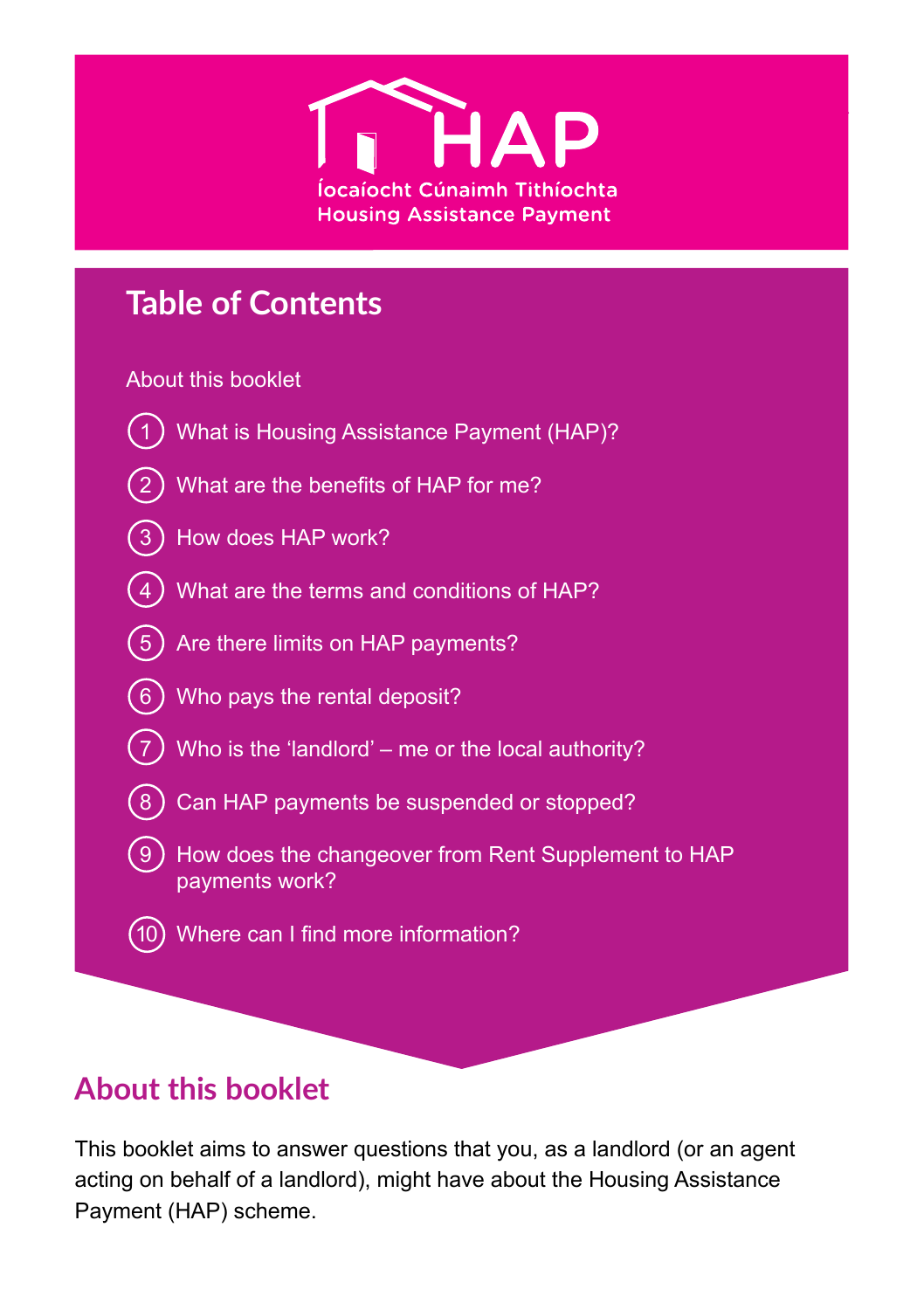### **HAP Landlord Information Booklet** Landlord Information Booklet **Housing Assistance Payment (HAP)**

Your questions answered

**1**

### **What is Housing Assistance Payment (HAP)?**

H

Housing Assistance Payment (HAP) is a form of social housing support provided by all local authorities. HAP replaces Rent Supplement for those with a long-term housing need who qualify for social housing support. Under HAP, local authorities provide housing assistance for households with a long-term housing need, including many long-term Rent Supplement recipients.

HAP provides a more integrated system of housing supports and allows households that find full-time work to remain in the scheme.

Under HAP, local authorities will make payments on behalf of tenants directly to landlords for rent. HAP recipients will be responsible for finding their own accommodation in the private rented sector.

### **What are the benefits of HAP for me? 2**

- Direct payment you will be paid electronically on the last Wednesday of each month. This payment covers the occupation of the property by the HAP tenant for that calendar month. The payment is subject to terms and conditions including rent limits and that the HAP tenant pays a rent contribution to the local authority.
- **Consistency of payment** the HAP payment to you will not change if your tenant's income changes.
- **Low administration**  $-$  you don't need to collect rent or make requests for payment from your HAP tenant.
- **Easy banking** all payments are made electronically.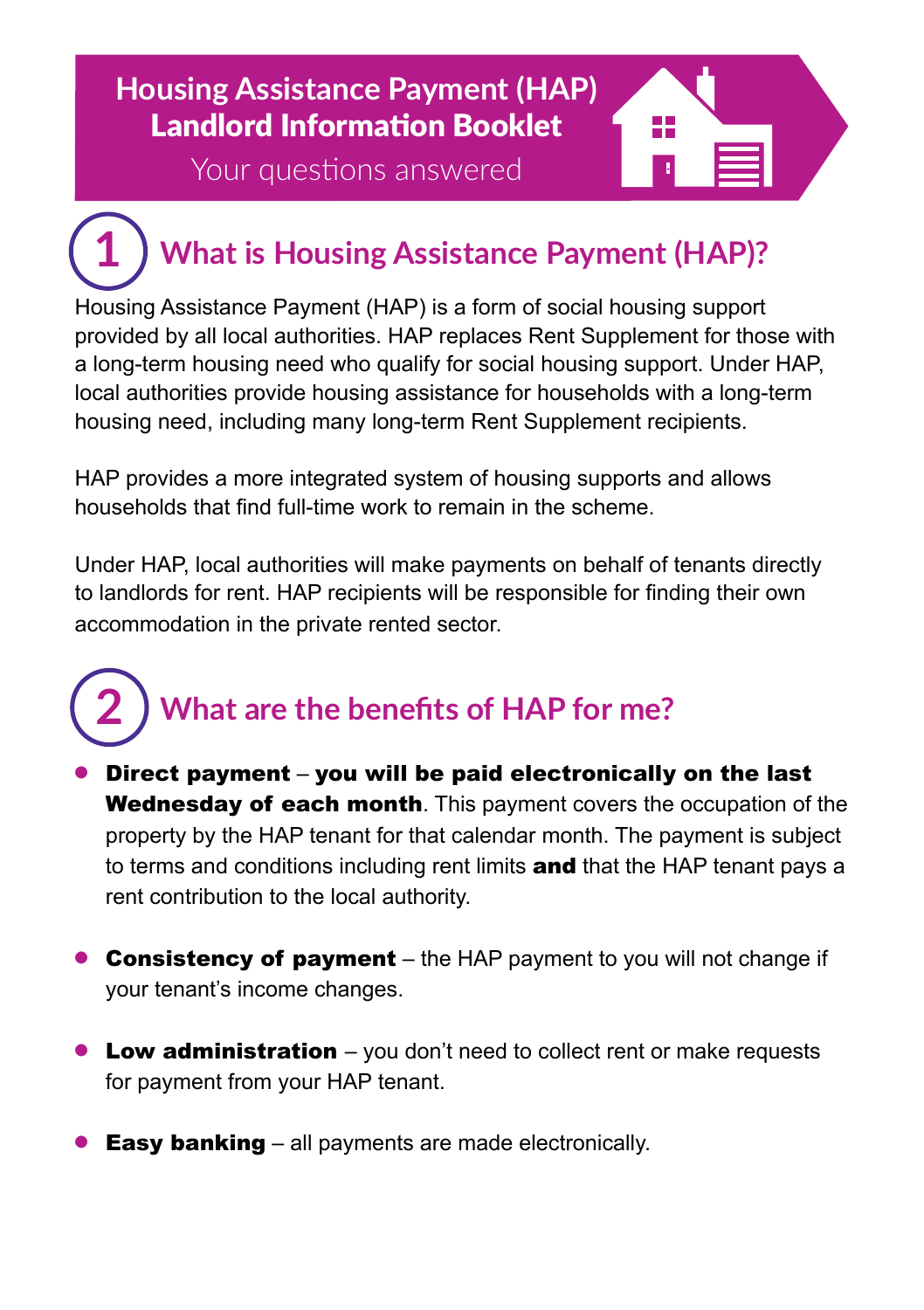

**Tax Relief** - Since 1 January 2016, landlords who rent to tenants in receipt of social housing supports such as HAP may avail of increased tax relief. This allows property owners to claim 100% on their mortgage interest, as an expense against rental income. To qualify for this tax relief, you must undertake to make the accommodation available to qualifying tenants for at least three years, and the undertaking must be registered with the Residential Tenancies Board (RTB).

### **How will HAP work? 3**

Local authorities make HAP payments for households with a long-term housing need directly to you. The following points outline how this works.

1) An applicant who is eligible for HAP finds a suitable property in the private rental sector. As part of their application process, you, the landlord of the property, must send certain information to the local authority. You can return Part B of the HAP application form with the relevant information directly to the local authority.

This information will include:

- The total amount of the monthly rent
- **•** Proof of ownership/entitlement to act as landlord of the property with the landlords name and property address in **one** of the following forms as follows:
	- a) Title deed or similar legal instrument proving ownership of the property,
	- b) evidence of current registration with the Residential Tenancies Board (RTB),
	- c) evidence of current paid buildings insurance policy/schedule,
	- d) evidence of payment of Local Property Tax (LPT), or
	- e) mortgage statement dated within the last 12 months.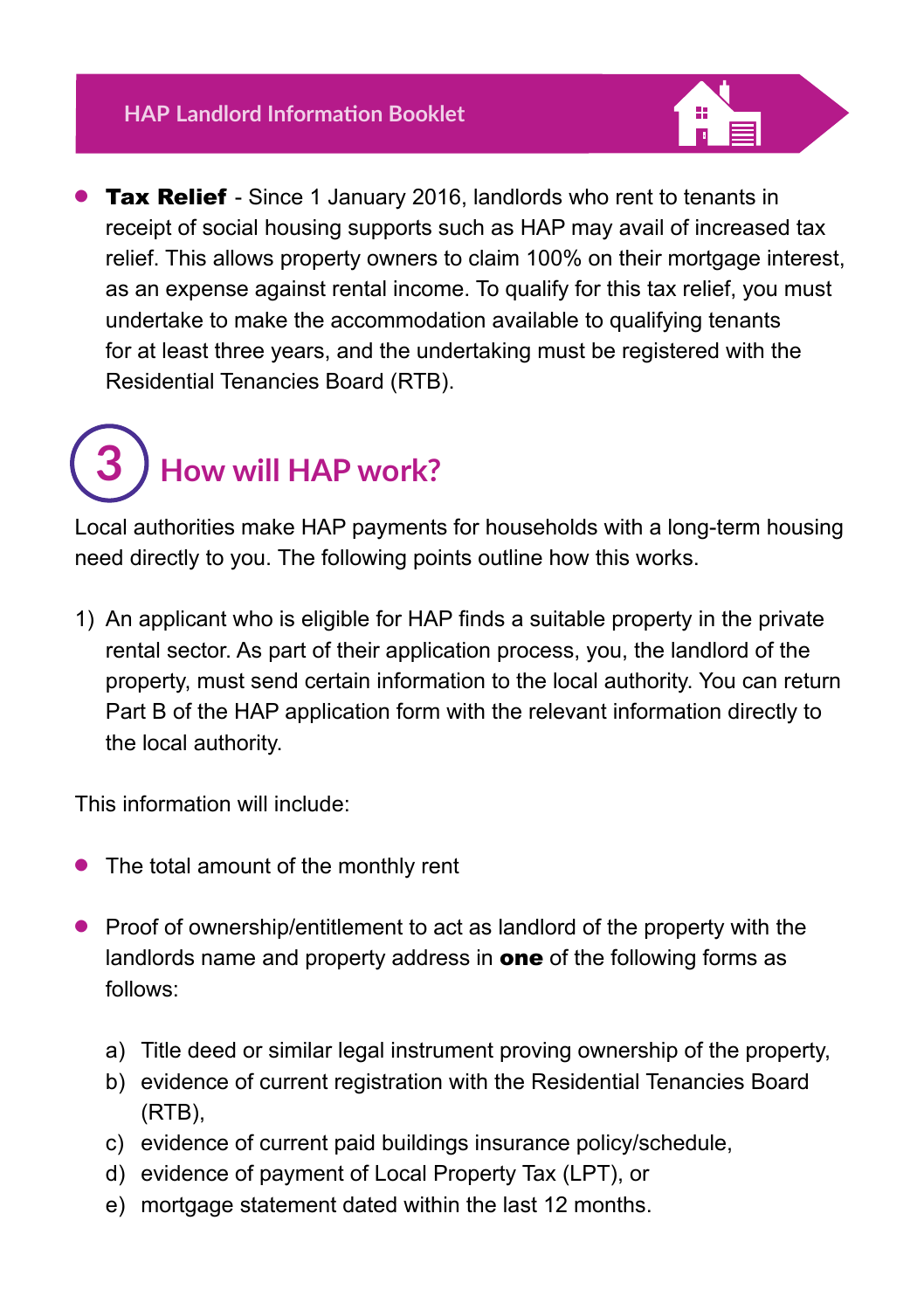

- An undertaking regarding the property's compliance with standards for rental accommodation
- An undertaking regarding your tax compliance
- <sup>l</sup> Landlord's PPSN or Tax Reference Number

The undertakings referred to above are set out in Section B of the HAP application form and in "Part 4. What are the terms and conditions of HAP?" below.

- 2) When the application is approved, the local authority will start making HAP payments on the last Wednesday of each month directly into your bank account subject to the scheme's conditions. You should note that the earliest date from which a local authority will make HAP payments to you is the date they receive a complete and valid HAP application form from the applicant and you as landlord. If an applicant moves into a property before this date, they will be liable for any rent due. You are advised to return a completed Section B of the HAP application form to the local authority as soon as possible after agreeing a tenancy.
- 3) Your tenant's local authority decides what level of differential rent they will be charged and what level of HAP payment will be made to you as landlord on their behalf.
- 4) All local authorities use the services of the HAP Shared Services Centre, which is based in Limerick, to make HAP rental payments to landlords. The HAP Shared Services Centre, also collects all differential rents from HAP tenants. For this reason, HAP payments will be made to your account in the name of "HAP Shared Services Centre" or "Limerick City and County Council".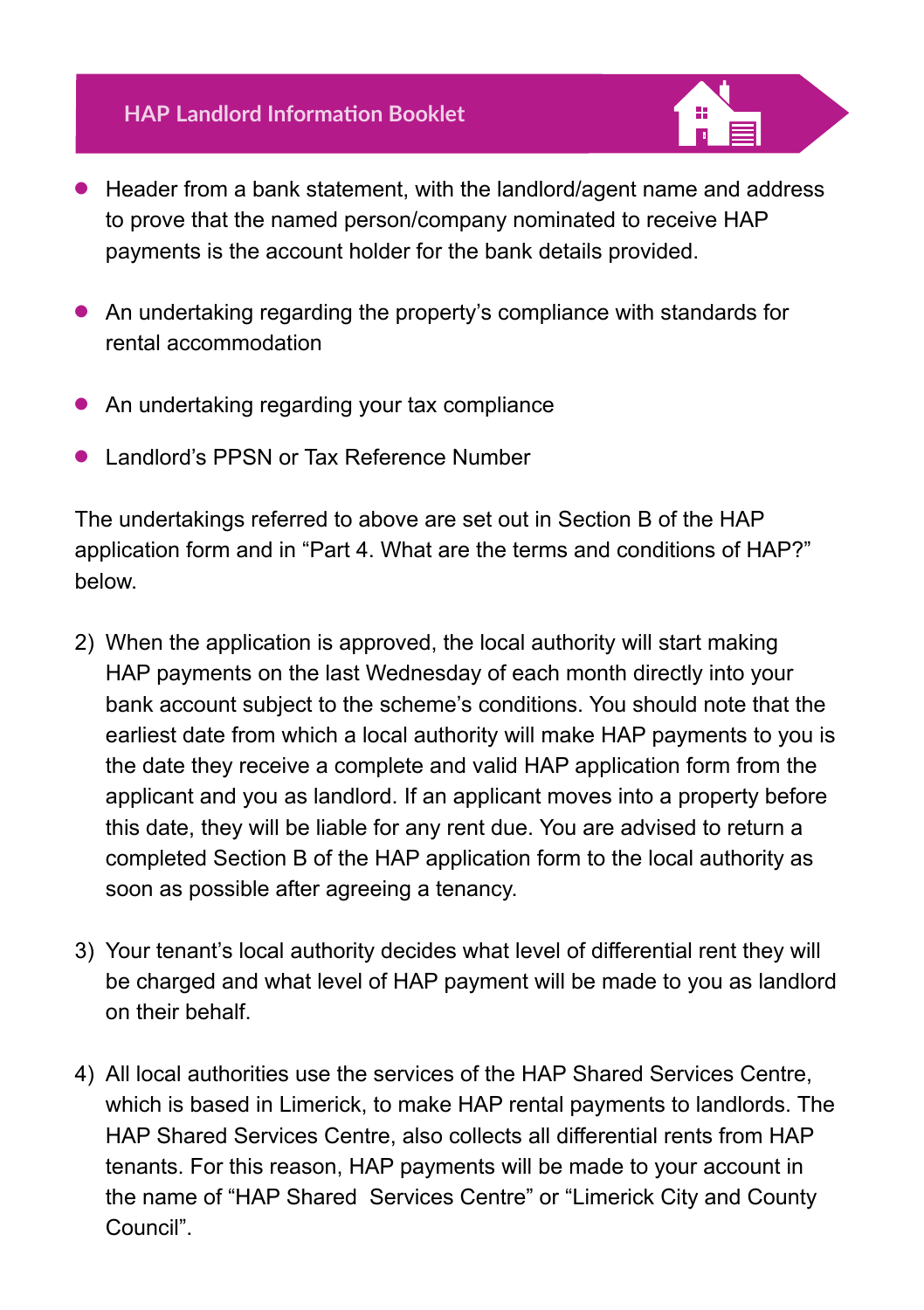

- 5) The HAP Shared Services Centre will make HAP payments electronically to your account, on behalf of your tenant, on the last Wednesday of each month. This covers the period of occupation of the property by the HAP tenant for that calendar month.
- 6) Similar to the Rent Supplement scheme, there are limits regarding the maximum payment for different household types in different areas.
- 7) As with other tenancies, the Residential Tenancies Act 2004 (RTA) (as amended) governs the relationship between you and your tenant. This means that you have to register the tenancy with the Residential Tenancies Board (RTB). Further information is available on the RTB website www.rtb.ie. Local authorities will send lists to the RTB of all landlords receiving HAP payments. This lets the RTB check that all tenancies where HAP is being paid have been registered.
- 8) You don't have a contract with the local authority. The local authority makes payments on behalf of the HAP tenant.

### **What are the terms and conditions of HAP? 4**

1) Compliance with rental accommodation standards.

HAP properties, like other rental properties, must comply with rental accommodation standards. Your local authority can give you information about these standards, or, visit the Housing Section of the Department of Housing, Planning and Local Government's website www.housing.gov.ie .

As part of a tenant's application, you, as landlord, must self-certify that the property meets the required standards. The local authority will inspect the property to make sure it meets the standards. They will arrange this within eight months of the first HAP payment.

2) Tax compliance.

To receive HAP payments, you must be tax compliant. You'll be asked to certify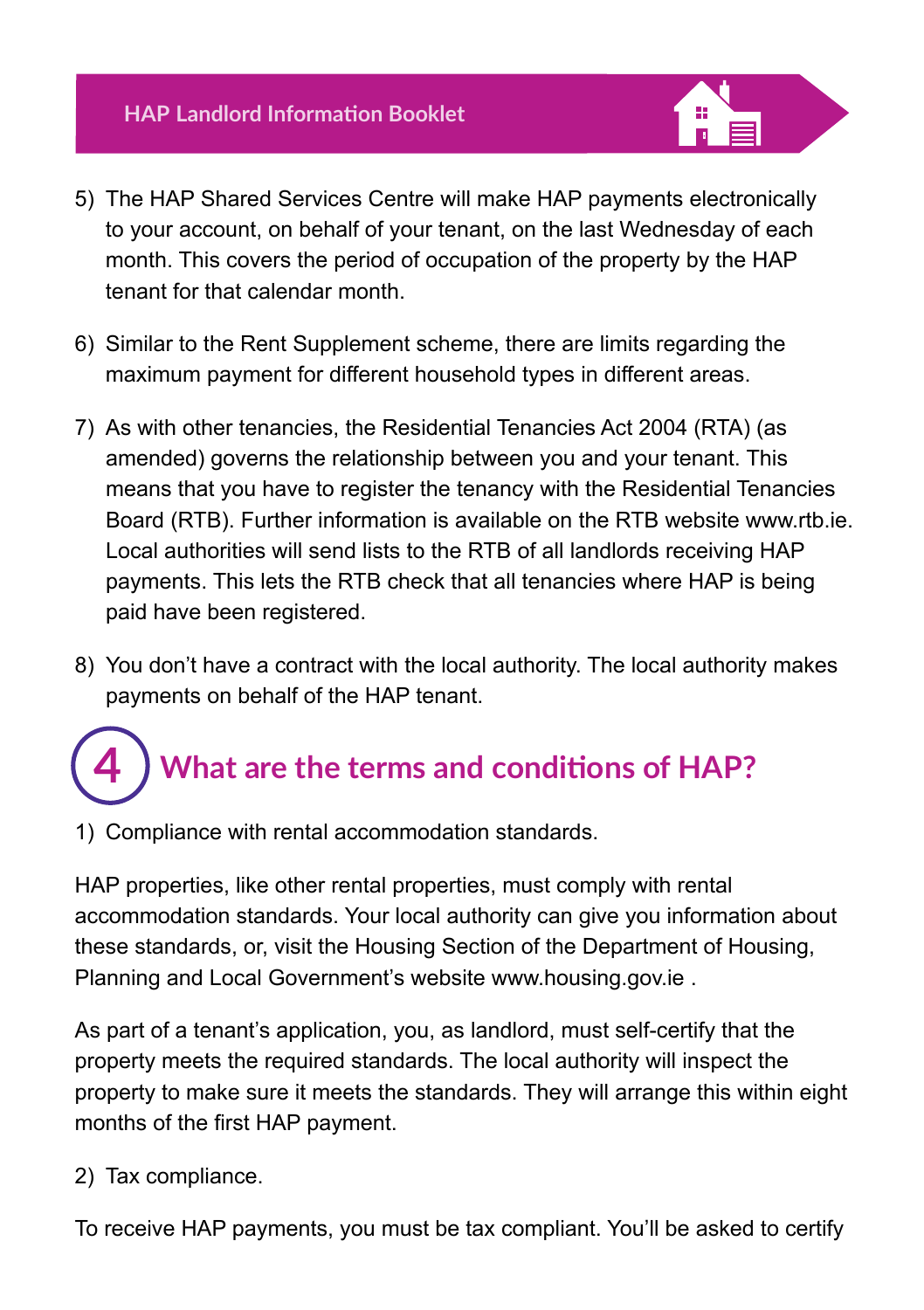

that you are tax compliant as part of the tenant's HAP application. You must produce evidence of tax compliance before payments to you total €10,000. For more information on tax compliance, please go to www.revenue.ie

3) HAP Tenant compliance.

Your HAP tenants have to pay a weekly rental contribution to the local authority in line 6 with the local authority's differential rent scheme. This contribution **must** be paid by them so that they remain eligible for HAP, and so that you can, therefore, continue to receive HAP payments.

#### **Are there limits on HAP payments? 5**

Yes. Under HAP legislation, the Minister for Housing, Planning and Local Government sets limits for HAP payments based on the number of people in a household and the rental market in the locality. You can get more information on the limits that apply to your property, which may vary depending on the size of the tenant's household, from your local authority.

### **Who pays the rental deposit? 6**

The tenant pays the rental deposit. Under HAP, the local authority **does not** pay the deposit. In some cases, tenants who qualify for HAP might also be eligible for assistance from the Department of Social Protection. This payment may assist with paying a deposit, subject to approval by the Department of Social Protection.

## **Who is the 'landlord' – me or the local authority? 7**

The 'landlord and tenant' relationship is between you and the HAP tenant. The tenancy will be governed by the terms of the Residential Tenancies Act 2004 (as amended). This means that the HAP tenant is your tenant and is not a tenant of the local authority.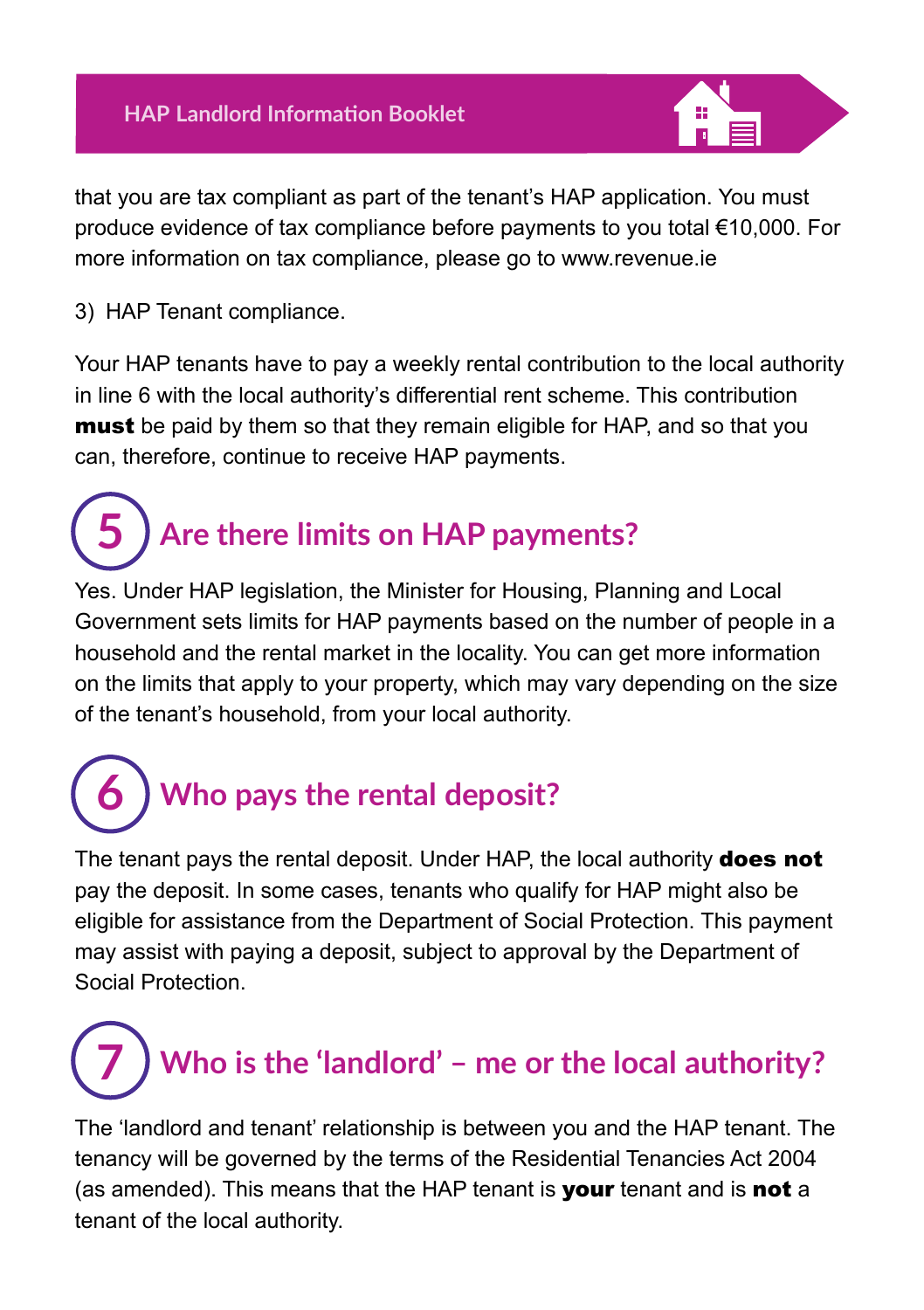

### **Can HAP payments be suspended or stopped? 8**

Yes. HAP payments will stop when either you or your tenant end the tenancy for any of the normal reasons provided for by the Residential Tenancies Act 2004 (as amended).

Local authorities can also suspend or stop payments for other reasons. Some examples are given below:

#### Example 1 – Your Tenant's Weekly Rent Contribution is not paid

A local authority may suspend or stop HAP payments if the HAP tenant fails to make the required weekly rent contribution to the local authority. If this happens, the tenant is responsible for paying the full rent themselves. To reduce the risk of this happening, HAP recipients will generally be required to set up automatic electronic payment arrangements.

#### Example 2 – Rental Accommodation Standards

HAP payments may also be stopped if the inspection of the property shows that the accommodation does not meet the requirements for rental properties and that you have failed to bring it up to standard.

#### Example 3 – No Evidence of Tax Compliance

Payments may be stopped if you have not provided evidence of tax compliance to the local authority before payments to you total €10,000.

As a first step, the HAP payments may be suspended rather than stopped in order to give you time to sort out any difficulties. If these difficulties are resolved, payments resume; if not, payments may be stopped completely.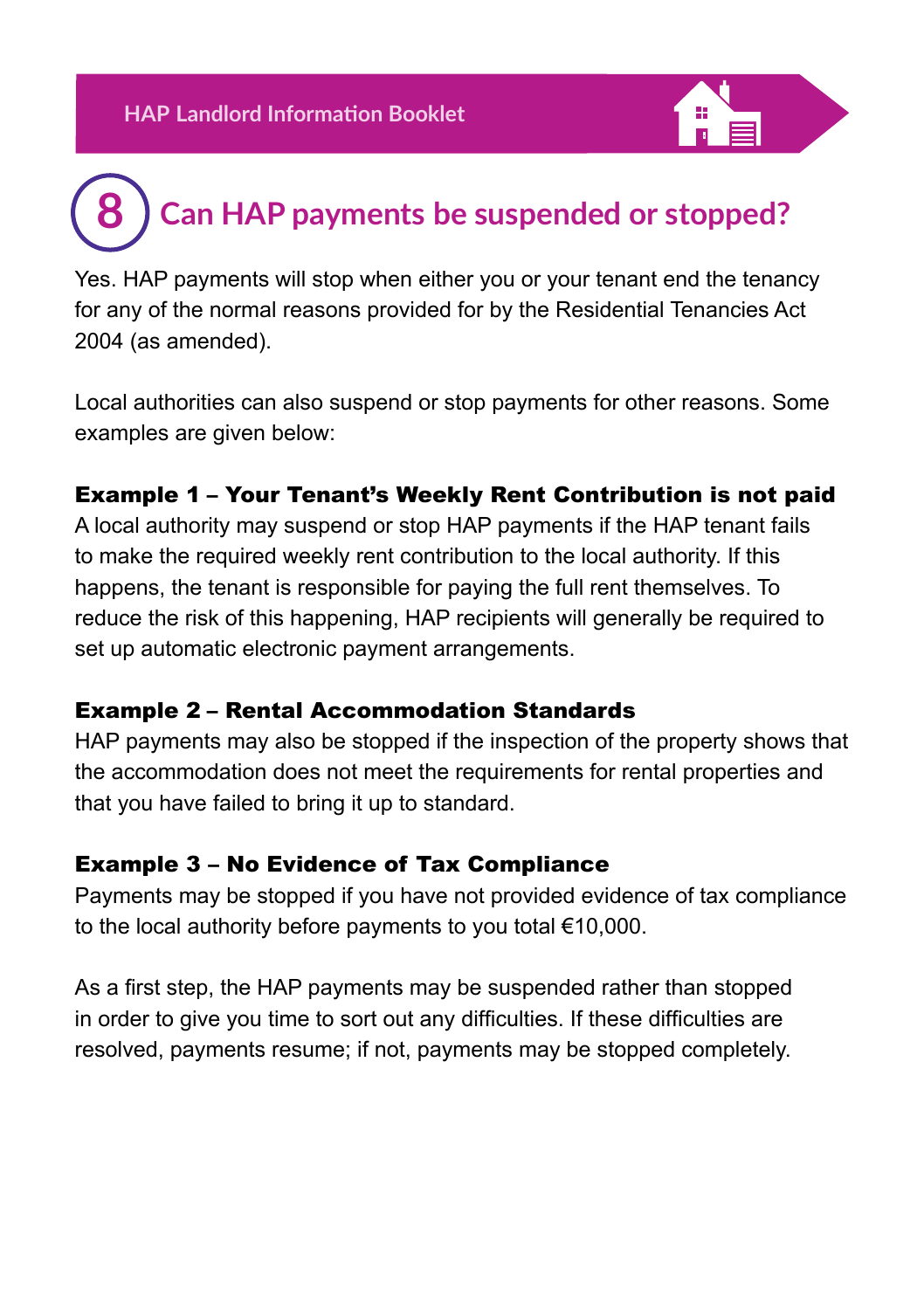#### **How does the changeover from Rent Supplement to HAP payments work? 9**

Local authorities work with the Department of Social Protection to change tenants over from Rent Supplement to HAP payments. Tenants who have been receiving Rent Supplement for a significant period of time and who have qualified for social housing support will be switched to HAP on a phased basis.

If your tenant is receiving Rent Supplement, they might contact you about changing to HAP. We expect that these changeover tenants will stay in their existing accommodation wherever possible. When you agree to accept housing assistance payments, the changeover will take place on an agreed date. After that date, the local authority will make HAP payments directly to your bank account on the last Wednesday of each month. This covers the occupation of the property by the HAP recipient for that calendar month. Both you and your tenant will be written to at this point to clearly explain the process.

Rent Supplement will continue to be paid by the Department of Social Protection to tenants who don't qualify for social housing support – for example, someone who loses income through temporary unemployment. When they return to work, there is no longer a need for support.